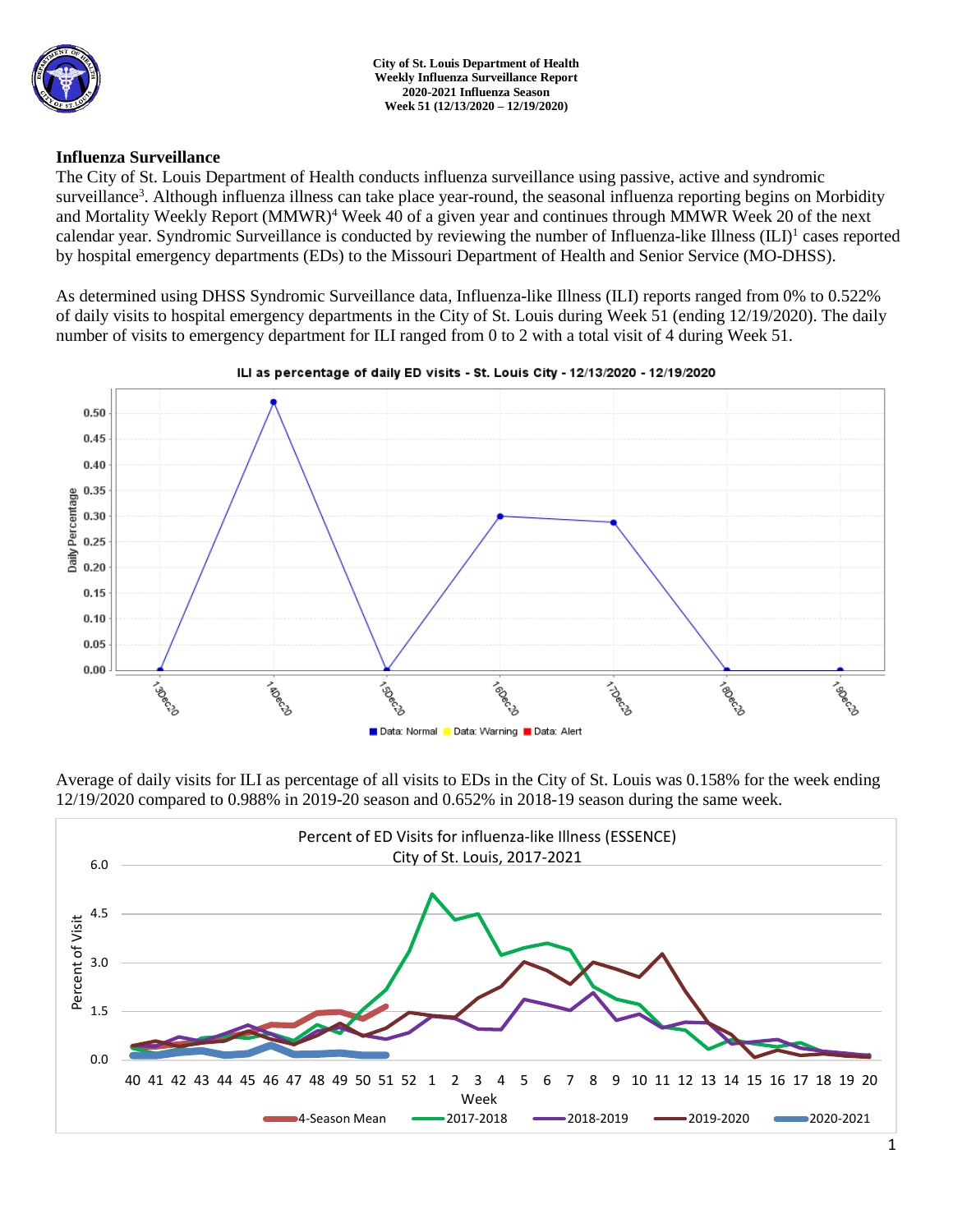Passive Surveillance is conducted through reporting of confirmed influenza cases<sup>2</sup> from various surveillance sites like hospitals, offices of healthcare providers, and laboratories. As of the current influenza season, for the week ending 12/19/2020, there have been 3 cases of Influenza A and 5 cases of Influenza B with a total of 8 influenza cases from the city of St. Louis. Influenza A accounted for 38% and B accounted for 62% each of total influenza cases. The data of the latest weeks is provisional and is subject to change in the following weeks.

# **Table 1: Number of Laboratory Positive Influenza Cases by Influenza Type**

| Influenza Type              | Week 48<br>$(11/22/2020 -$<br>11/28/2020) | Week 49<br>$(11/29/2020 -$<br>12/5/2020) | Week 50<br>$(12/6/2020 -$<br>12/12/2020) | Week 51<br>$(12/13/2020 -$<br>12/19/2020) | 2020-2021*<br>Season-to-Date | Percentage |
|-----------------------------|-------------------------------------------|------------------------------------------|------------------------------------------|-------------------------------------------|------------------------------|------------|
| Influenza A                 | 0                                         |                                          | 0                                        |                                           |                              | 38%        |
| Influenza B                 | 0                                         |                                          | 0                                        |                                           |                              | 62%        |
| Influenza unknown / Untyped | 0                                         |                                          | 0                                        |                                           |                              | 0%         |
| <b>Total</b>                | 0                                         |                                          | 0                                        |                                           |                              | 100%       |

# **Table 2: Number of Laboratory Confirmed Influenza Cases by Age Group**

| <b>Age Group</b> | Week 48<br>$(11/22/2020 -$<br>11/28/2020) | Week 49<br>$(11/29/2020 -$<br>12/5/2020) | Week 50<br>$(12/6/2020 -$<br>12/12/2020) | Week 51<br>$(12/13/2020 -$<br>12/19/2020)) | 2020-2021*<br>Season-to-Date | Percentage |
|------------------|-------------------------------------------|------------------------------------------|------------------------------------------|--------------------------------------------|------------------------------|------------|
| 0 to 4 years     | 0                                         |                                          | 0                                        | 0                                          |                              | 0%         |
| 5 to 14 years    | 0                                         | O                                        | 0                                        | $\Omega$                                   |                              | 13%        |
| 15 to 24 years   | 0                                         | O                                        | 0                                        | $\Omega$                                   |                              | 13%        |
| 25 to 49 years   | 0                                         | 0                                        | 0                                        | $\Omega$                                   |                              | 38%        |
| 50 to 64 years   | 0                                         | Ω                                        | 0                                        |                                            |                              | 25%        |
| 65+ years        | 0                                         | Ω                                        | 0                                        | O                                          |                              | 13%        |
| <b>Total</b>     |                                           |                                          | 0                                        |                                            | 8                            | 100%       |

# **Table 3: Number of Laboratory Confirmed Influenza Cases by Age Group and Type**

For Cases Reported between 09/27/2020 and 12/19/2020

| <b>Age Group</b> | <b>Type A</b> |      | <b>Type B</b> |      | <b>Unknown Type</b> |   | <b>Total</b> |      |
|------------------|---------------|------|---------------|------|---------------------|---|--------------|------|
|                  | n             | %    | n             | %    |                     | % | n            | %    |
| 0 to 4 years     |               | 0.0  |               | 0.0  |                     |   |              | 0.0  |
| 5 to 14 years    |               | 33.3 |               | 0.0  |                     |   |              | 12.5 |
| 15 to 24 years   |               | 0.0  |               | 20.0 |                     |   |              | 12.5 |
| 25 to 49 years   |               | 0.0  |               | 60.0 |                     |   |              | 37.5 |
| 50 to 64 years   |               | 33.3 |               | 20.0 |                     |   |              | 25.0 |
| 65+ years        |               | 33.3 |               | 0.0  |                     |   |              | 12.5 |
| Total            |               |      |               |      |                     |   |              |      |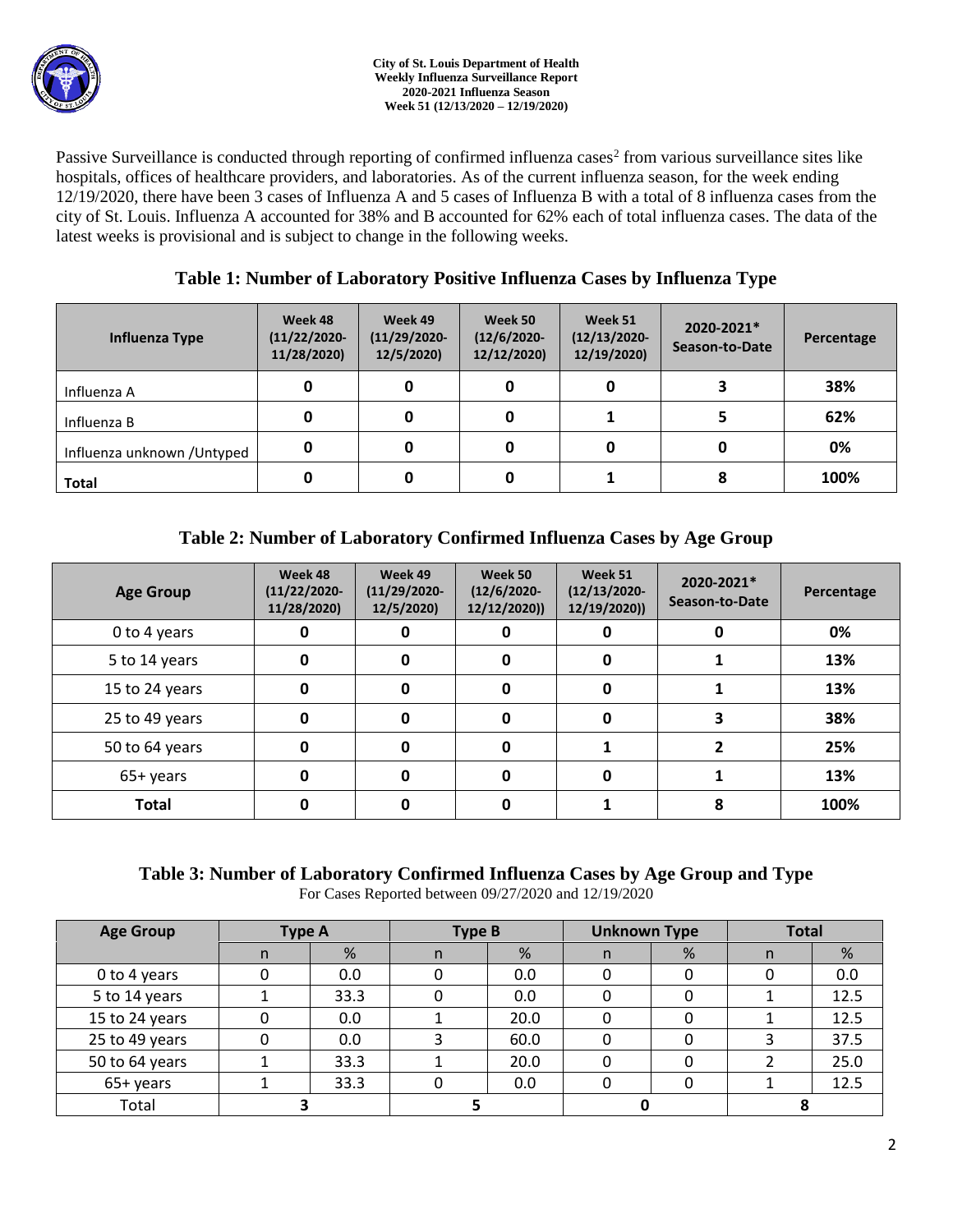

| <b>Previous</b>                                                                                              |                 |                                                         |                                              |                            |                             | 4-Season                                    | 4-Season                |  |  |
|--------------------------------------------------------------------------------------------------------------|-----------------|---------------------------------------------------------|----------------------------------------------|----------------------------|-----------------------------|---------------------------------------------|-------------------------|--|--|
| <b>Seasons</b>                                                                                               | 2016-2017       | 2017-2018                                               | 2018-2019                                    | 2019-2020                  | 2020-2021                   | <b>Mean</b>                                 | <b>Median</b>           |  |  |
| Week 48                                                                                                      | 9               | 19                                                      | 8                                            | 14                         | 0                           | 13                                          | 12                      |  |  |
| Week 49                                                                                                      | 10              | 63                                                      | 17                                           | 13                         | $\mathbf 0$                 | 26                                          | 15                      |  |  |
| Week 50                                                                                                      | 15              | 92                                                      | 24                                           | 16                         | $\pmb{0}$                   | 37                                          | 20                      |  |  |
| Week 51                                                                                                      | 28              | 288                                                     | 39                                           | 18                         | $\mathbf 1$                 | 93                                          | 34                      |  |  |
| Laboratory Confirmed Cases of Influenza<br>City of St. Louis, 2020-21, Compared to Previous 4 Seasons<br>800 |                 |                                                         |                                              |                            |                             |                                             |                         |  |  |
| 600                                                                                                          |                 |                                                         |                                              |                            |                             |                                             |                         |  |  |
| Counts<br>400                                                                                                |                 |                                                         |                                              |                            |                             |                                             |                         |  |  |
| 200                                                                                                          |                 |                                                         |                                              |                            |                             |                                             |                         |  |  |
| $\Omega$<br>$\overline{a}$                                                                                   | $\Xi$<br>₽<br>뜫 | 48<br>49<br>50<br>9<br>$\overline{4}$<br>-4-Season Mean | 51<br>52<br>$\overline{ }$<br>$-2017 - 2018$ | CDC week<br>$-2018 - 2019$ | ᡡ<br>음<br>금<br>$-2019-2020$ | $\frac{6}{1}$<br>$\Xi$<br>띸<br>$-2020-2021$ | ≌<br>19<br>S<br>₽<br>12 |  |  |

### **Table 4: Total Number of Laboratory Confirmed Influenza Cases Through Previous 4 Seasons**

### **City of St. Louis Influenza Outbreaks:**

During the week ending 12/19/2020, there have been no outbreaks of influenza reported to the City of St. Louis Department of Health.